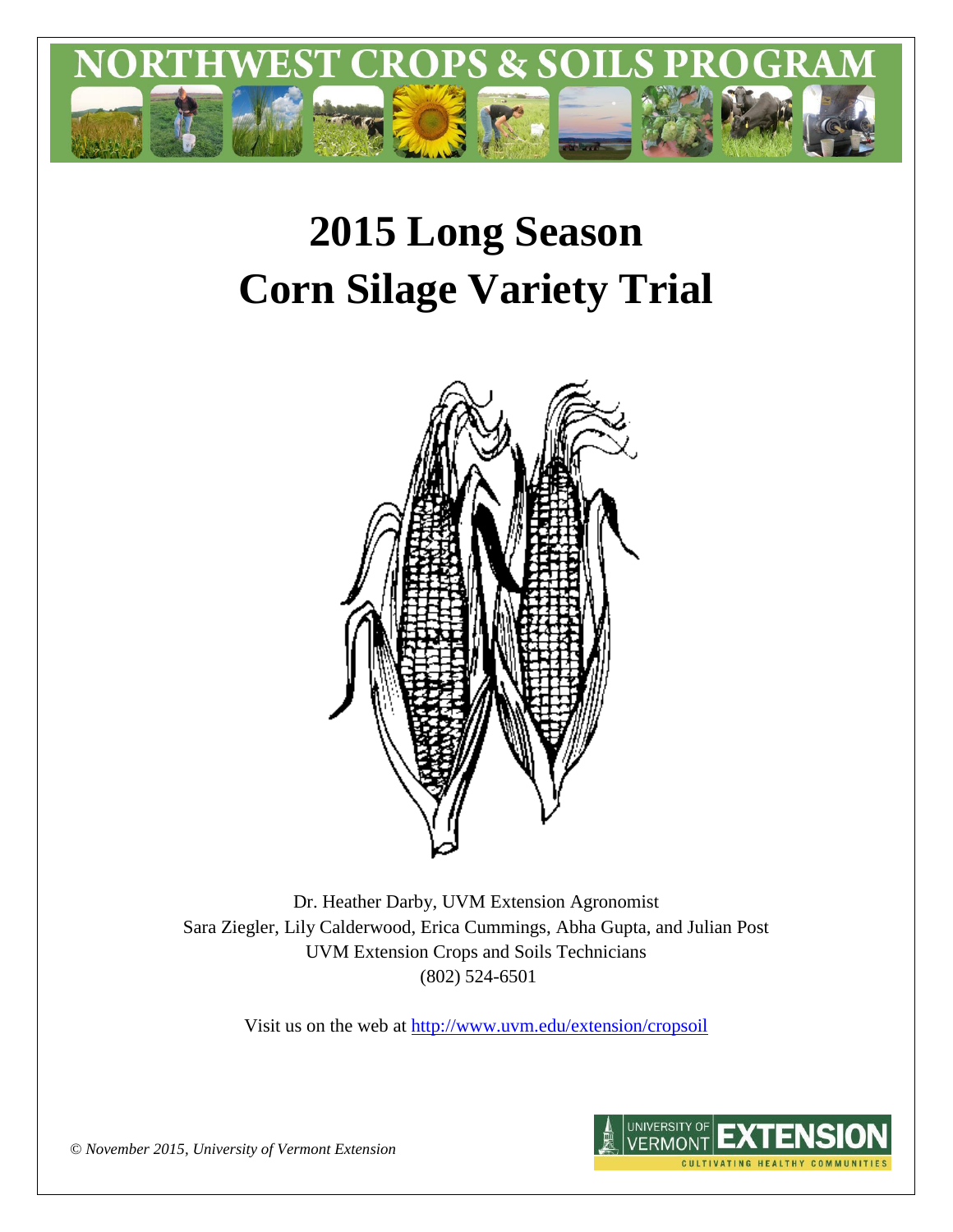# **2015 LONG SEASON CORN SILAGE VARIETY TRIAL Dr. Heather Darby, University of Vermont Extension [heather.darby\[at\]uvm.edu](mailto:heather.darby@uvm.edu?subject=2013%20Long%20Season%20Corn%20Report)**

In 2015, the University of Vermont Extension Northwest Crops and Soils Team evaluated yield and quality of 54 long season corn silage varieties at Borderview Research Farm in Alburgh, VT. Long season corn can be difficult to grow in Vermont due to limited Growing Degree Days (GDDs) accumulated throughout the growing season. In addition, wet springs and falls are becoming more common, delaying corn planting and complicating harvest timing. However if planted early, long season corn can produce high yield and quality by maximizing the entire growing season. While the information presented can begin to describe the yield and quality performance of these long season corn silage varieties in this region, it is important to note that the data represent results from only one season and one location. Compare other hybrid performance data before making varietal selections.

# **MATERIALS AND METHODS**

In 2015, 54 varieties were evaluated from nine seed companies (Table 1) at Borderview Research Farm in Alburgh, VT. The plot design was a randomized complete block with three replications. Treatments were 54 corn silage varieties with relative maturities of 96 days and greater. These varieties were evaluated for silage yield and quality. Relative maturity and varietal characteristics are provided in Table 2.

| <b>Albert</b><br><b>Lea/Viking</b> | <b>Chemgro</b>   | <b>Mycogen</b>   | <b>Syngenta</b>      | <b>Brownseed</b><br><b>Genetics</b> |
|------------------------------------|------------------|------------------|----------------------|-------------------------------------|
| Mac Ehrhardt                       | Donald Upton     | Claude Fortin    | <b>Alvin Winslow</b> | <b>Charlie Brown</b>                |
| Albert Lea, MN                     | Clayton, NY      | Highgate, VT     | New Glouster, ME     | Bay City, WI                        |
| $(507)$ 383-1070                   | $(800)$ 346-4769 | $(802)$ 363-2803 | $(207)$ 740-8248     | $(715)$ 594-3355                    |

| Table 1. Participating companies and local contact information. |  |  |
|-----------------------------------------------------------------|--|--|
|                                                                 |  |  |

| <b>Seedway</b>   | <b>T.A. Seeds</b> | <b>DEKALB</b>    | <b>Spectrum</b>      |  |
|------------------|-------------------|------------------|----------------------|--|
| Ed Schillawski   | Cory Chelko       | Klaus Busch      | <b>Scott Johnson</b> |  |
| Shoreham, VT     | Jersey Shore, PA  | Knox, NY         | Linden, IN           |  |
| $(802)$ 897-2281 | $(866)$ 813-7333  | $(518)$ 320-2462 | $(866)$ 400-9468     |  |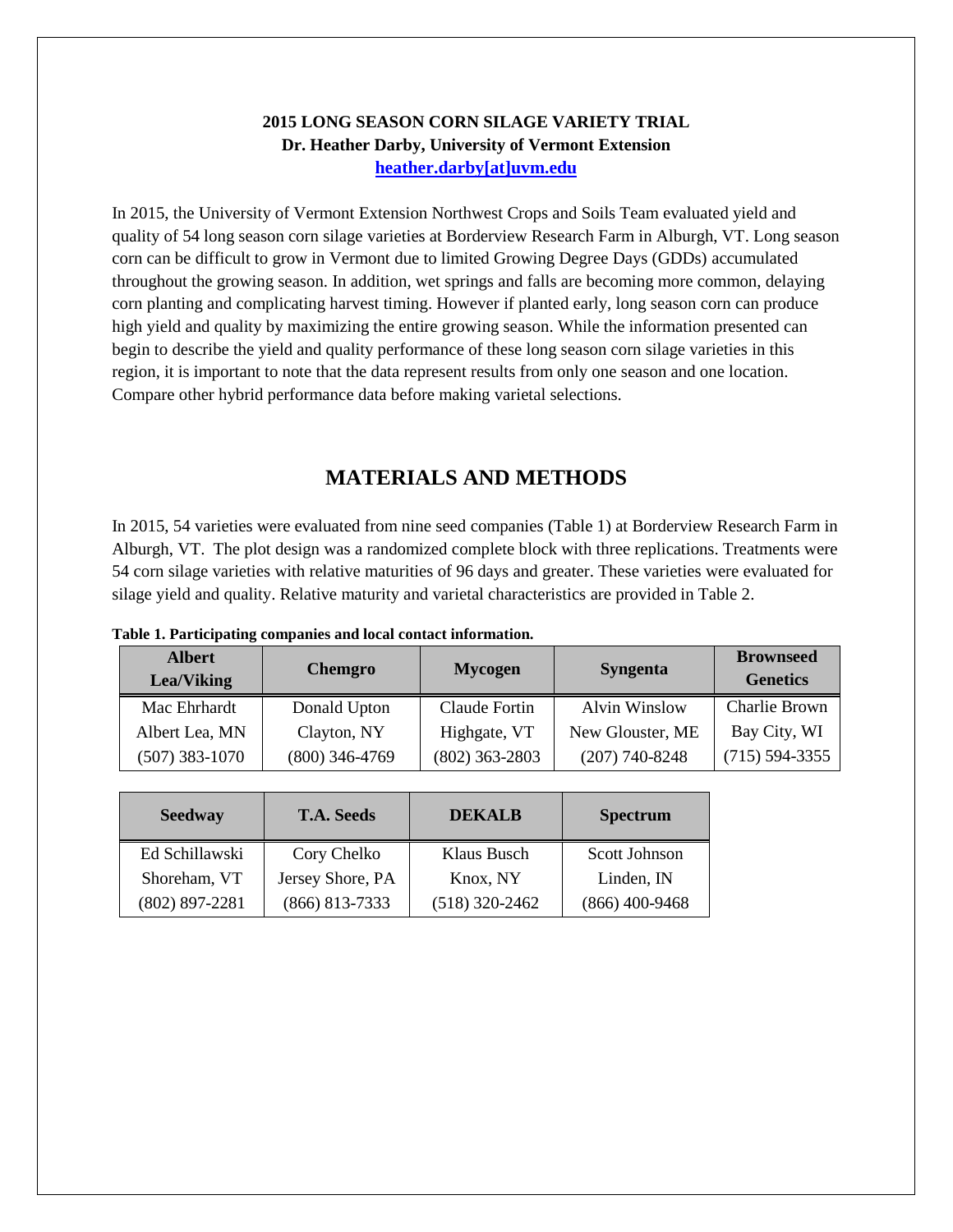| <b>Variety</b>      | Company                 | <b>Relative</b><br><b>Maturity</b><br>(RM) | <b>Traits</b>                        |  |
|---------------------|-------------------------|--------------------------------------------|--------------------------------------|--|
| 4655                | <b>Spectrum Seeds</b>   | 96                                         | <b>NonGMO</b>                        |  |
| <b>DKC46-20</b>     | <b>DEKALB</b>           | 96                                         | VT3PRIB                              |  |
| <b>TMF2Q413</b>     | Mycogen                 | 96                                         | Herculex / LL / RR2                  |  |
| <b>CB4825VP</b>     | <b>Brown's Genetics</b> | 97                                         | <b>NonGMO</b>                        |  |
| O.71-97N            | Albert Lea/Viking       | 97                                         | <b>NonGMO</b>                        |  |
| TA477-00            | TA Seeds                | 97                                         | <b>NonGMO</b>                        |  |
| 4725                | <b>Spectrum Seeds</b>   | 98                                         | <b>NonGMO</b>                        |  |
| <b>CB4800</b>       | <b>Brown's Genetics</b> | 98                                         | <b>NonGMO</b>                        |  |
| O.58-98N            | Albert Lea/Viking       | 98                                         | <b>NonGMO</b>                        |  |
| O.6710              | Albert Lea/Viking       | 98                                         | <b>NonGMO</b>                        |  |
| <b>SW3854RR</b>     | Seedway                 | 98                                         | <b>RR</b>                            |  |
| <b>SW3904LRR</b>    | Seedway                 | 98                                         | <b>RR</b>                            |  |
| F <sub>2F499</sub>  | Mycogen                 | 99                                         | SSX / LL / RR2 / Refuge<br>Advanced  |  |
| O.35-99N            | Albert Lea/Viking       | 99                                         | <b>NonGMO</b>                        |  |
| O.69-99N            | Albert Lea/Viking       | 99                                         | <b>NonGMO</b>                        |  |
| 5045                | <b>Spectrum Seeds</b>   | 100                                        | <b>NonGMO</b>                        |  |
| <b>DKC50-84</b>     | <b>DEKALB</b>           | 100                                        | VT2PRIB                              |  |
| SW4018              | Seedway                 | 100                                        | Genutiy / SSX / RIB                  |  |
| TA100-00            | TA Seeds                | 100                                        | <b>NonGMO</b>                        |  |
| <b>TA506-22PRIB</b> | TA Seeds                | 100                                        | Genuity / VT2P / RIB                 |  |
| <b>TMF2L505</b>     | Mycogen                 | 100                                        | HXT / LL / RR2                       |  |
| 35-01N              | Albert Lea/Viking       | 101                                        | <b>NonGMO</b>                        |  |
| 6169RSX             | Chemgro                 | 101                                        | Genuity / SSX                        |  |
| N46T-5122           | Syngenta                | 101                                        | Agrisure Duracade 5122 E-Z<br>Refuge |  |
| <b>TMF2L538</b>     | Mycogen                 | 101                                        | SSX / LL / RR2                       |  |
| 6258G3A             | Chemgro                 | 102                                        | Agrisure Artesian 3011A              |  |
| N49W-3000GT         | Syngenta                | 102                                        | Agrisure 3000GT                      |  |
| 5452                | <b>Spectrum Seeds</b>   | 104                                        | <b>NonGMO</b>                        |  |
| TA545-00            | TA Seeds                | 104                                        | <b>NonGMO</b>                        |  |
| TA545-33EZ          | TA Seeds                | 104                                        | Agrisure 3122 E-Z Refuge             |  |
| 6538G3N             | Chemgro                 | 105                                        | Agrisure 3000GT                      |  |
| 6546R3P             | Chemgro                 | 105                                        | Genuity / VT3P / RIB                 |  |
| CB599VPLfy          | <b>Brown's Genetics</b> | 105                                        | LFY, NonGMO                          |  |
| F2F569              | Mycogen                 | 105                                        | HXT / LL / RR2 / BMR                 |  |
| SW5430              | Seedway                 | 105                                        | Genutiy / SSX / RIB                  |  |

**Table 2. Fifty-four long season silage corn varieties evaluated in Alburgh, VT.**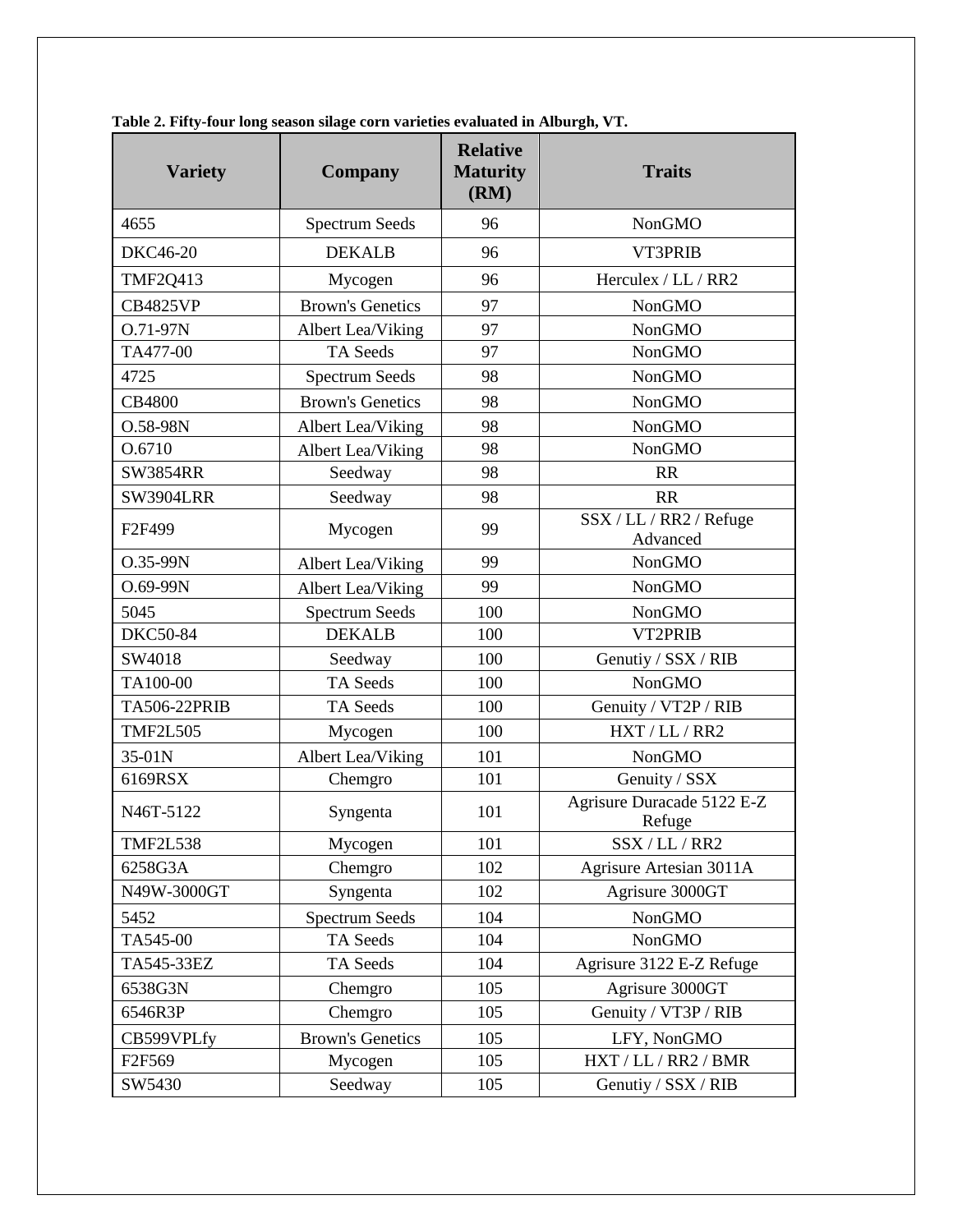| TA105-00        | TA Seeds      | 105 | <b>NonGMO</b>              |
|-----------------|---------------|-----|----------------------------|
| TA550-00ND      | TA Seeds      | 105 | <b>NonGMO</b>              |
| <b>TMF2A637</b> | Mycogen       | 105 | SSX / LL / RR2 / RIB       |
| SW5554GT        | Seedway       | 106 | Agrisure GT                |
| TA566-00        | TA Seeds      | 106 | <b>NonGMO</b>              |
| TA566-31        | TA Seeds      | 106 | Agrisure Viptera 3111      |
| <b>DKC57-92</b> | <b>DEKALB</b> | 107 | <b>GENSSRIB</b>            |
| N59B-3111A      | Syngenta      | 107 | Agrisure Viptera 3111      |
| N61P-3000GT     | Syngenta      | 107 | Agrisure 3000GT            |
| TA108-00        | TA Seeds      | 108 | <b>NonGMO</b>              |
| TA583-00        | TA Seeds      | 108 | <b>NonGMO</b>              |
| TA583-28        | TA Seeds      | 108 | Genuity / SSX / RIB        |
| F2F627          | Mycogen       | 109 | SSX / LL / RR2 / BMR / RIB |
| N66V-3000GT     | Syngenta      | 110 | Agrisure 3000GT            |
| SW6620          | Seedway       | 110 | Genutiy / SSX / RIB        |
| <b>TMF2H699</b> | Mycogen       | 110 | SSX / LL / RR2 / RIB       |
| DKC61-88        | <b>DEKALB</b> | 111 | VT3PRIB                    |
| <b>TMF2H706</b> | Mycogen       | 111 | SSX / LL / RR2 / RIB       |
| <b>TMF2R737</b> | Mycogen       | 112 | SSX / LL / RR2             |

Agrisure Artesian 3011A - The Agrisure Artesian® 3011A trait stack combines Agrisure Artesian® water optimization technology with the Agrisure® 3000GT trait stack, for herbicide flexibility as well as protection from corn borer and corn rootworm.

Agrisure Duracade- effectively limits corn leaf, stalk, ear, and root feeding damage caused by lepidopteran and corn rootworm pests.

Agrisure GT - Agrisure® GT corn provides tolerance to in-crop applications of a broad range of glyphosate-based herbicides. Agrisure 3000GT - This triple stack protects against both corn borer and corn rootworm with tolerance to in-season applications of both glyphosate and glufosinate herbicides

Agrisure Viptera 3111- The Agrisure Viptera® trait has been combined with the Agrisure® 3000GT trait stack to form the Agrisure Viptera® 3111 trait stack. This stack delivers broad-spectrum control of 14 yield- and quality-robbing insects, as well as tolerance to glyphosate and glufosinate herbicides.

Agrisure 3122 E-Z Refuge- The Agrisure® 3122, E-Z Refuge™ trait stack offers farmers a reduced-refuge trait stack featuring dual modes of action against corn borer and corn rootworm. The Agrisure® 3122 trait stack includes the trusted Agrisure® CB/LL trait, which protects against European corn borer the Agrisure® RW trait, which protects against corn rootworm; the HERCULEX® trait, which provides a second mode of action against corn borer; the HERCULEX® RW trait, which provides a second mode of action against corn rootworm; and the Agrisure® GT trait for glyphosate tolerance.

BMR- reduces lignin content increasing digestibility (forage trait)

CB-protects against corn borer.

Genuity - Genuity® corn products are protected from a broad range of above and below-ground insect pests of corn, including European corn borer, fall armyworm, corn earworm, Northern corn rootworm, Western corn rootworm, and black cutworm.

GT - Glyphosate tolerant.

Herculex – provides season-long control of insect pests including European corn borer, Western bean cutworm, fall armyworm, and black cutworm.

HXT – Herculex Xtra® provides season-long control of a variety of pests, including European corn borer, Western bean cutworm, corn rootworm, and black cutworm.

LFY – Conventional, leafy (forage trait).

LL – Glufosinate-ammonium herbicide (LibertyLink®) tolerant.

Refuge Advanced - Dow AgroSciences Refuge Advanced® hybrids deliver the required insect refuge hybrid incorporated in the bag.

RIB – RIB Complete® (Refuge In a Bag) means that refuge seed is blended into each bag of insect-protected corn seed.

 $RR - Roundup$  Ready corn is glyphosate herbicide (Roundup $\circledR$ ) tolerant.

RR2 – Roundup Ready 2 corn is glyphosate herbicide (Roundup®, Touchdown®) tolerant.

SSX – SmartStax corn provides a broad spectrum of insect control, using multiple modes of action, as well as glyphosate herbicide (Roundup Ready®, Touchdown®) and glufosinate-ammonium (LibertyLink®) tolerance.

VT2P- provides two modes of action to protect from corn earworm and other above ground insect pests.

VT3P - provides two modes of action to protect from corn earworm and other above ground insect pests as well as one mode of action to protect against below ground pests.

The soil type at the Alburgh location was a Benson rocky silt loam (Table 3). The seedbed was fall chisel plowed and spring disked followed by spike tooth harrow. The previous crop was corn with a winter rye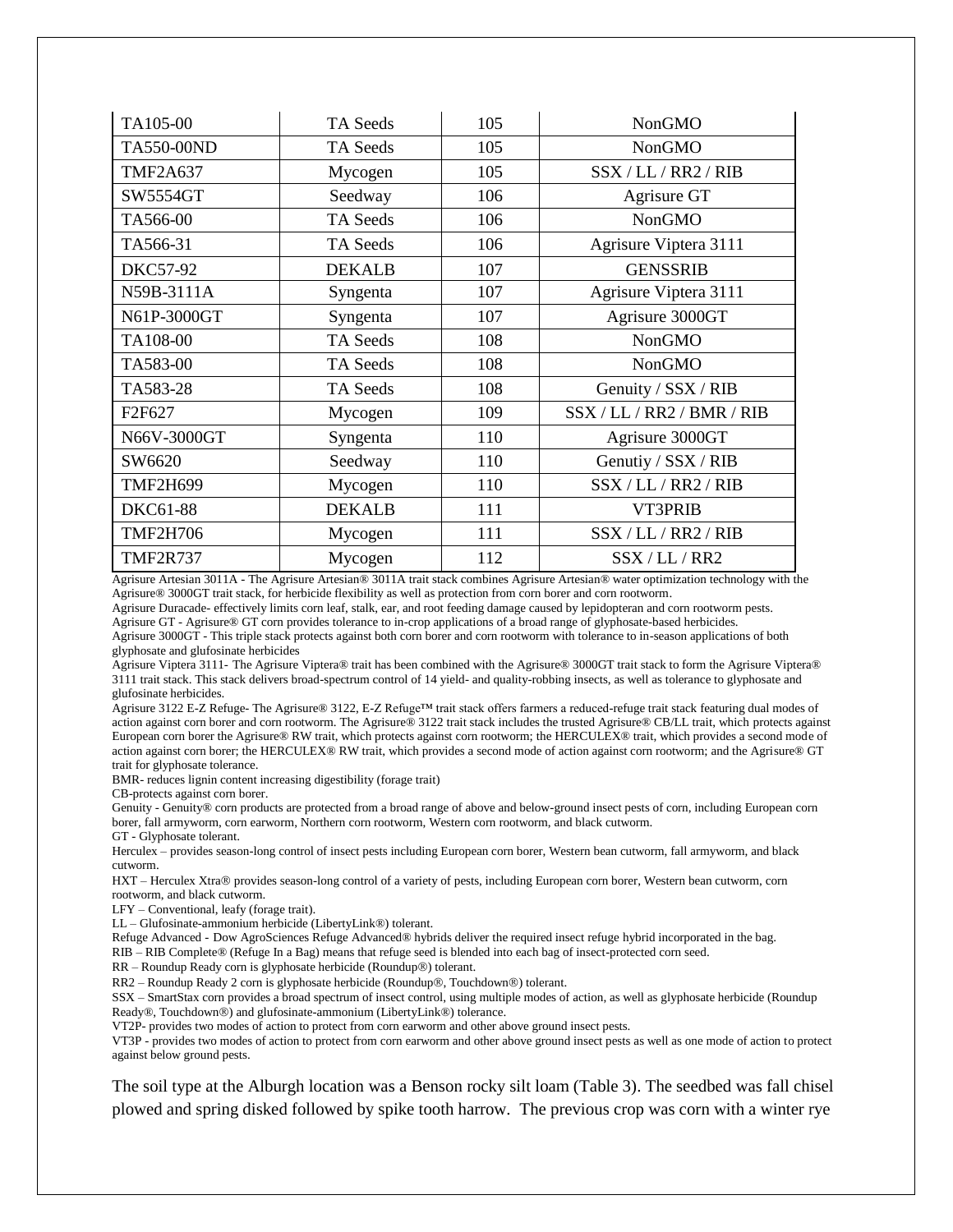cover crop. Starter fertilizer (10-20-20) was applied at a rate of 150 lbs. per acre. Plots were 30 feet by 5 feet and replicated 3 times. The trial was planted with a John Deere 1750 corn planter over three dates: 8- May, 15-May and 22-May. Three dates were required to complete planting as some trial entries were late entries. The seeding rate was 34,000 seeds per acre. Plots were sprayed with the herbicide Lumax® (Smetolachlor, atrazine, and mesotrione) at 3 quarts per acre post-emergence on 24-May. Corn was harvested between 24-Sep and 30-Sep with a John Deere 2-row chopper, and forage was weighed in a wagon fitted with scales. Dry matter yields were calculated and then yields were adjusted to 35% dry matter.

| <b>Location</b>                         | <b>Borderview Research Farm - Alburgh, VT</b>       |
|-----------------------------------------|-----------------------------------------------------|
| Soil type                               | Benson rocky silt loam                              |
| <b>Previous crop</b>                    | Corn with winter rye cover crop                     |
| Tillage operations                      | Fall chisel plow, disk and spike tooth harrow       |
| Seeding rate (viable seeds $ac^{-1}$ )  | 34,000                                              |
| <b>Planting equipment</b>               | John Deere 1750 corn planter                        |
| <b>Treatments (varieties)</b>           | 54                                                  |
| <b>Replications</b>                     | 3                                                   |
| Row width (in.)                         | 30                                                  |
| <b>Plot size (ft)</b>                   | $5'$ x 30' (2 rows of corn)                         |
| <b>Planting dates</b>                   | 8-May, 15-May, 22-May                               |
| Starter fertilizer (at planting)        | 150 lbs. $ac^{-1}$ 10-20-20                         |
| <b>Weed control</b>                     | 3 qt./acre Lumax <sup>®</sup> , spot treated 15-Jun |
| <b>Additional fertilizer (topdress)</b> | 240 lbs. $ac^{-1}$ 46-0-0                           |
| <b>Harvest dates</b>                    | 24-Sep, 30-Sep                                      |

|  |  | Table 3. Long season corn variety trial details, Alburgh, VT, 2015. |
|--|--|---------------------------------------------------------------------|
|  |  |                                                                     |

An approximate 2 lb. subsample of the harvested material was collected, dried, ground, and then analyzed at the University of Vermont's Testing Laboratory, Burlington, VT, for silage quality. Dry matter yields were calculated and then adjusted to 35% dry matter.

Silage quality was analyzed using the FOSS NIRS (near infrared reflectance spectroscopy) DS2500 Feed and Forage analyzer. Dried and coarsely-ground plot samples were brought to the lab where they were reground using a cyclone sample mill (1mm screen) from the UDY Corporation. The samples were then analyzed using the FOSS NIRS DS2500 for crude protein (CP), acid detergent fiber (ADF), neutral detergent fiber (NDF), 30-hour digestible NDF (NDFD), and total digestible nutrients (TDN).

Mixtures of true proteins, composed of amino acids, and non-protein nitrogen make up the CP content of forages. The CP content of forages is determined by measuring the amount of nitrogen and multiplying by 6.25. The bulky characteristics of forage come from fiber. Forage feeding values are negatively associated with fiber since the less digestible portions of plants are contained in the fiber fraction. The detergent fiber analysis system separates forages into two parts: cell contents, which include sugars, starches,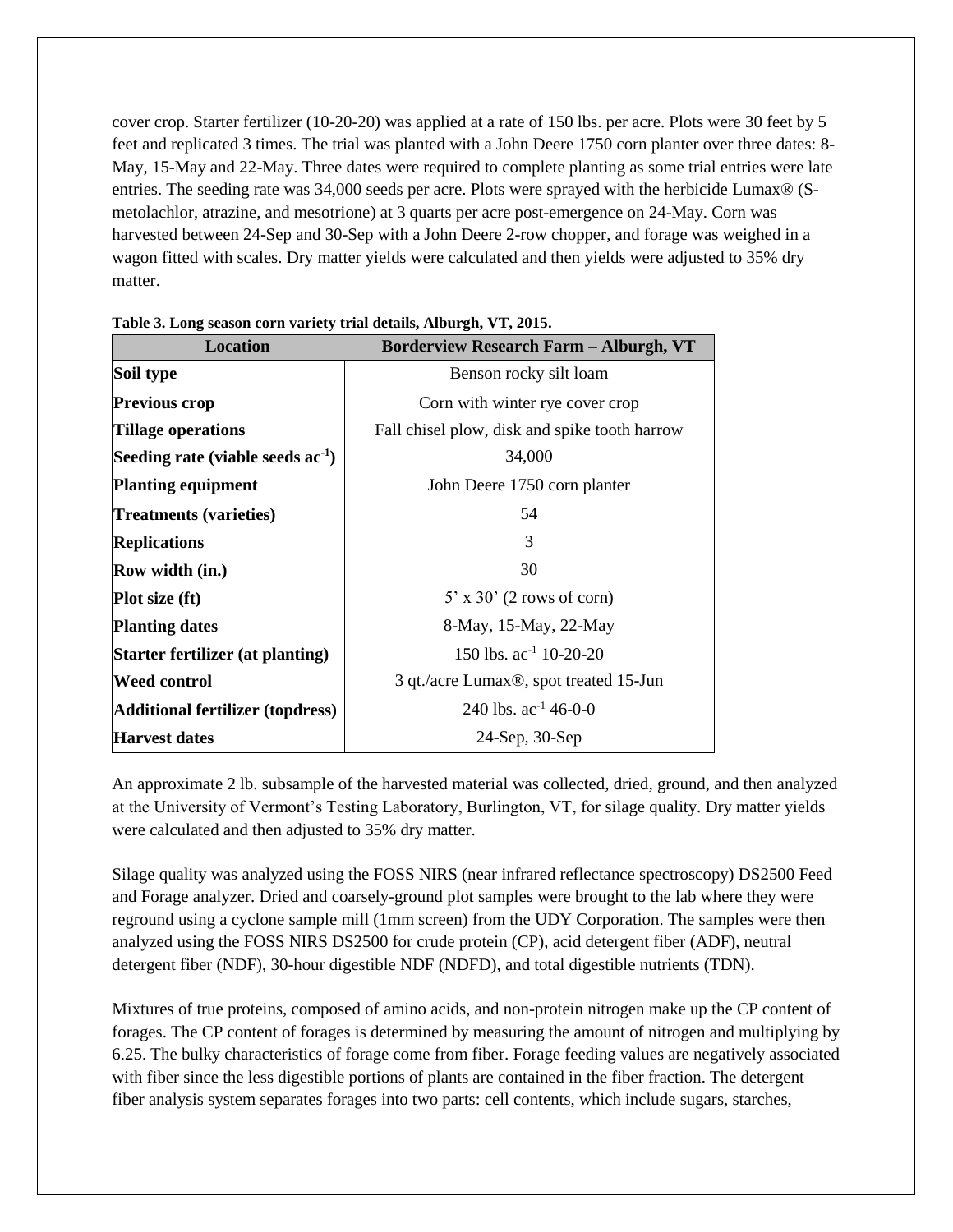proteins, non-protein nitrogen, fats and other highly digestible compounds; and the less digestible components found in the fiber fraction. The total fiber content of forage is contained in the neutral detergent fiber (NDF). Chemically, this fraction includes cellulose, hemicellulose, and lignin. Because of these chemical components and their association with the bulkiness of feeds, NDF is closely related to feed intake and rumen fill in cows. Recently, forage testing laboratories have begun to evaluate forages for NDF digestibility (NDFD). Evaluation of forages and other feedstuffs for NDFD is being conducted to aid prediction of feed energy content and animal performance. Research has demonstrated that lactating dairy cows will eat more dry matter and produce more milk when fed forages with optimum NDFD. Forages with increased NDFD will result in higher energy values and, perhaps more importantly, increased forage intakes. Forage NDFD can range from 20 – 80% NDF.

Net energy for lactation (NE<sub>L</sub>) is calculated based on concentrations of NDF and ADF. NE<sub>L</sub> can be used as a tool to determine the quality of a ration, but should not be considered the sole indicator of the quality of a feed, as NE<sup>L</sup> is affected by the quantity of a cow's dry matter intake, the speed at which her ration is consumed, the contents of the ration, feeding practices, the level of her production, and many other factors. Starch can also have an effect on NE<sub>L</sub>, where the greater the starch content, the higher the NE<sub>L</sub> (measured in Mcal per pound of silage), up to a certain point. High grain corn silage can have average starch values exceeding 40%.

The silage performance indices of milk per acre and milk per ton were calculated using a model derived from the spreadsheet entitled "MILK2006," developed by researchers at the University of Wisconsin. Milk per ton measures the pounds of milk that could be produced from a ton of silage. This value is generated by approximating a balanced ration meeting animal energy, protein, and fiber needs based on silage quality. The value is based on a standard cow weight and level of milk production. Milk per acre is calculated by multiplying the milk per ton value by silage dry matter yield. Therefore, milk per ton is an overall indicator of forage quality and milk per acre an indicator of forage yield and quality. Milk per ton and milk per acre calculations provide relative rankings of forage samples, but should not be considered as predictive of actual milk responses in specific situations for the following reasons:

1) Equations and calculations are simplified to reduce inputs for ease of use,

- 2) Farm to farm differences exist,
- 3) Genetic, dietary, and environmental differences affecting feed utilization are not considered.

Yield data and stand characteristics were analyzed using mixed model analysis using the mixed procedure of SAS (SAS Institute, 1999). Replications within trials were treated as random effects, and hybrids were treated as fixed. Hybrid mean comparisons were made using the Least Significant Difference (LSD) procedure when the F-test was considered significant  $(p<0.10)$ .

Variations in yield and quality can occur because of variations in genetics, soil, weather, and other

growing conditions. Statistical analysis makes it possible to determine whether a difference among hybrids is real or whether it might have occurred due to other variations in the field. At the bottom of each table a LSD value is presented for each variable (i.e. yield). Least Significant Differences (LSDs) at the 0.10 level of significance are shown. Where the difference between two hybrids within a column is equal to or greater than the LSD value at the bottom of the column, you

| <b>Hybrid</b> | Yield  |
|---------------|--------|
| A             | 6.0    |
| B             | $7.5*$ |
| C             | $9.0*$ |
| LSD           | 2.0    |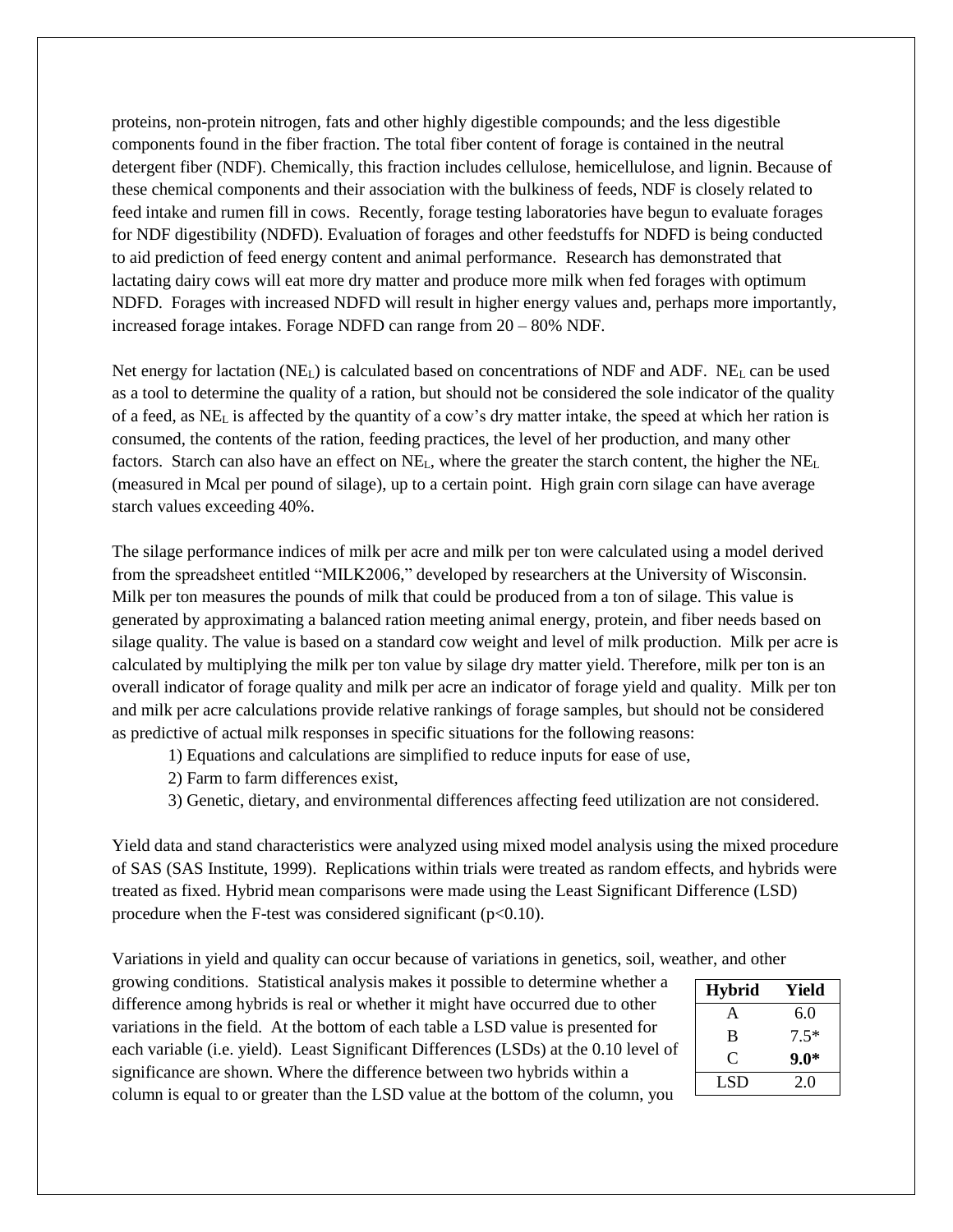can be sure that for 9 out of 10 times, there is a real difference between the two hybrids. Hybrids that were not significantly lower in performance than the highest hybrid in a particular column are indicated with an asterisk. In the example, hybrid C is significantly different from hybrid A but not from hybrid B. The difference between C and B is equal to 1.5, which is less than the LSD value of 2.0. This means that these hybrids did not differ in yield. The difference between C and A is equal to 3.0, which is greater than the LSD value of 2.0. This means that the yields of these hybrids were significantly different from one another. The asterisk indicates that hybrid B was not significantly lower than the top yielding hybrid C, indicated in bold.

## **RESULTS**

Weather data was recorded with a Davis Instrument Vantage PRO2 weather station, equipped with a WeatherLink data logger at Borderview Research Farm in Alburgh, VT (Table 4). From May to September there were an accumulated 2501 GDDs, at a base temperature of 50° F. Above average temperatures and below average precipitation in early May allowed for very early corn planting for many growers. With the exception of June, all other months during the corn growing season were drier than normal. June had 2.73 inches more than the 30-year average (1981-2010). The temperatures in June were also slightly cooler than average. August and September were particularly dry having 3.91 and 3.3 fewer inches of rain than the long term average respectively. Dry late summer and fall weather allowed for earlier than normal harvest having harvest complete by the beginning of October.

|                                     | May     | Jun    | Jul     | Aug     | Sep     |
|-------------------------------------|---------|--------|---------|---------|---------|
| Average temperature $({}^{\circ}F)$ | 61.9    | 63.1   | 70.0    | 69.7    | 65.2    |
| Departure from normal               | 5.5     | $-2.7$ | $-0.6$  | 0.9     | 4.6     |
|                                     |         |        |         |         |         |
| Precipitation (inches)              | 1.94    | 6.42   | 1.45    | 0.00    | 0.34    |
| Departure from normal               | $-1.51$ | 2.73   | $-2.70$ | $-3.91$ | $-3.30$ |
|                                     |         |        |         |         |         |
| Growing Degree Days (base 50°F)     | 376     | 399    | 630     | 626     | 470     |
| Departure from normal               | 177     | $-75$  | $-10$   | 45      | 152     |

**Table 4. 2015 weather data for Alburgh, VT.**

Based on weather data from a Davis Instruments Vantage Pro2 with WeatherLink data logger. Historical averages are for 30 years of NOAA data (1981-2010) from Burlington, VT.

Plant populations, and harvest data were analyzed for all 54 corn varieties (Table 5). Plant populations were determined prior to harvesting. The average plant population per acre was 30,270. Populations varied quite considerably and may have been a result of low soil moisture at the time of planting followed by saturated soil conditions.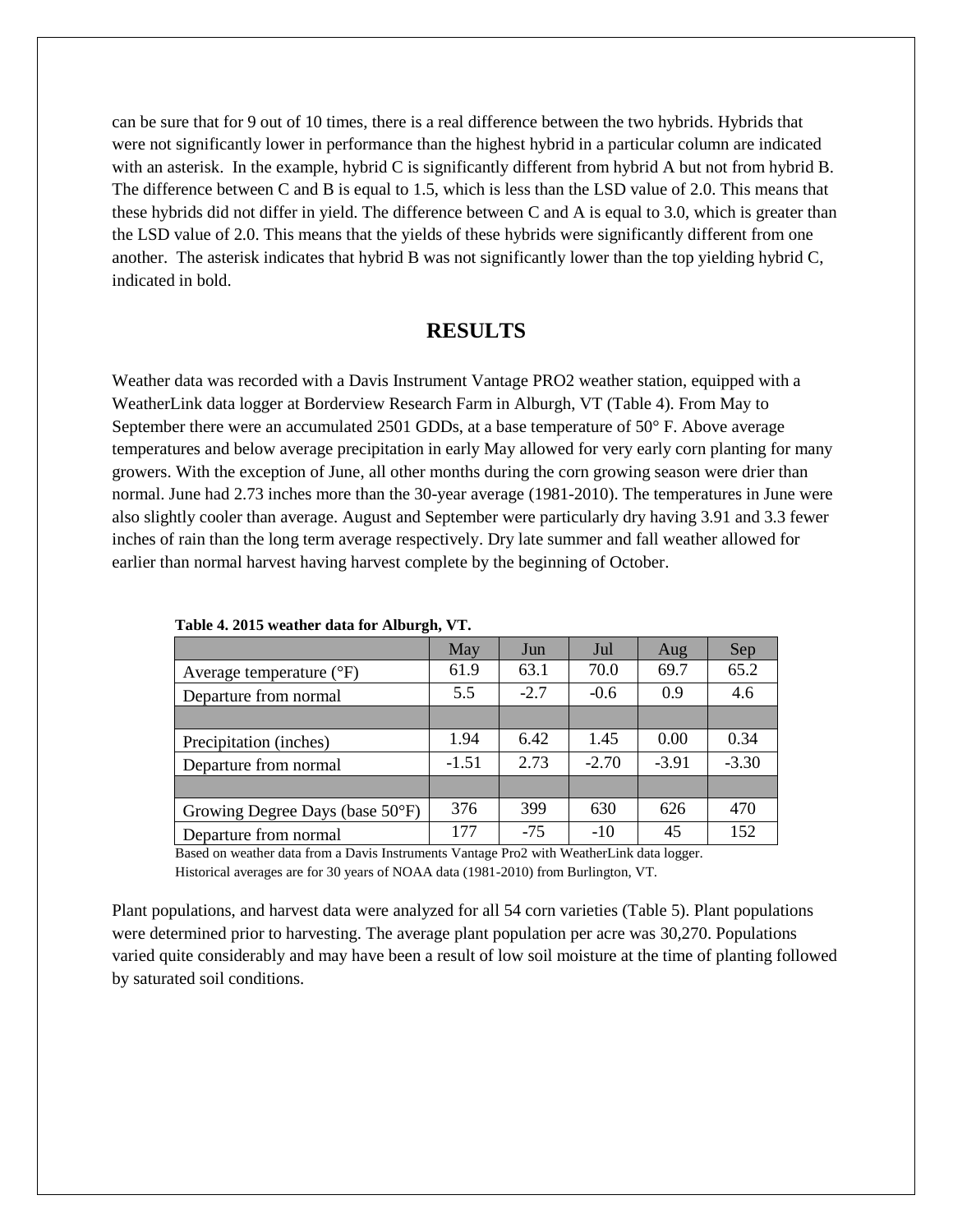| <b>Variety</b>      | RM  | <b>Plant</b><br>population | DM at<br>harvest | <b>Yield at</b><br>35% DM |
|---------------------|-----|----------------------------|------------------|---------------------------|
|                     |     | number $ac^{-1}$           | $\%$             | tons $ac^{-1}$            |
| 4655                | 96  | 34558                      | 54.5             | 31.1                      |
| <b>DKC46-20</b>     | 96  | 37849                      | 54.2             | 32.8                      |
| <b>TMF2O413</b>     | 96  | 29427                      | 48.7             | 24.4                      |
| <b>CB4825VP</b>     | 97  | 30686                      | 41.3             | 23.5                      |
| O.71-97N            | 97  | 31073                      | 48.5             | 24.3                      |
| TA477-00            | 97  | 24200                      | 51.5             | 23.2                      |
| 4725                | 98  | 24974                      | 50.6             | 30.0                      |
| <b>CB4800</b>       | 98  | 34170                      | 43.2             | 27.3                      |
| O.58-98N            | 98  | 31750                      | 47.3             | 26.2                      |
| O.6710              | 98  | 28943                      | 46.6             | 20.7                      |
| SW3854RR            | 98  | 26620                      | 47.0             | 21.7                      |
| <b>SW3904LRR</b>    | 98  | 30298                      | 48.8             | 26.5                      |
| F2F499              | 99  | 39301                      | 41.5             | 25.4                      |
| O.35-99N            | 99  | 18102                      | 40.9             | 16.0                      |
| $O.69 - 99N$        | 99  | 27975                      | 44.8             | 17.8                      |
| 5045                | 100 | 37074                      | 60.7             | 29.2                      |
| <b>DKC50-84</b>     | 100 | 36010                      | 51.0             | 28.7                      |
| SW4018              | 100 | 25749                      | 48.7             | 22.9                      |
| TA100-00            | 100 | 24006                      | 42.9             | 21.9                      |
| <b>TA506-22PRIB</b> | 100 | 32815                      | 45.4             | 28.8                      |
| <b>TMF2L505</b>     | 100 | 30395                      | 47.7             | 29.8                      |
| 35-01N              | 101 | 32041                      | 40.5             | 31.3                      |
| 6169RSX             | 101 | 28266                      | 48.4             | 22.4                      |
| N46T-5122           | 101 | 30976                      | 48.7             | 23.8                      |
| <b>TMF2L538</b>     | 101 | 30492                      | 43.2             | 26.5                      |
| 6258G3A             | 102 | 30782                      | 46.0             | 30.2                      |
| N49W-3000GT         | 102 | 29234                      | 46.8             | 23.7                      |
| 5452                | 104 | 34170                      | 45.0             | 27.6                      |
| TA545-00            | 104 | 28943                      | 45.3             | 27.4                      |
| TA545-33EZ          | 104 | 31944                      | 41.3             | 29.9                      |
| 6538G3N             | 105 | 29427                      | 43.2             | 22.9                      |
| 6546R3P             | 105 | 31750                      | 44.1             | 32.4                      |
| CB599VPLfy          | 105 | 30105                      | 40.8             | 28.6                      |
| F <sub>2F569</sub>  | 105 | 30395                      | 45.1             | 23.0                      |
| SW5430              | 105 | 29040                      | 40.3             | 30.8                      |
| TA105-00            | 105 | 27588                      | 42.7             | 23.4                      |

**Table 5. Harvest data for 54 long season corn varieties, 2015, Alburgh, VT.**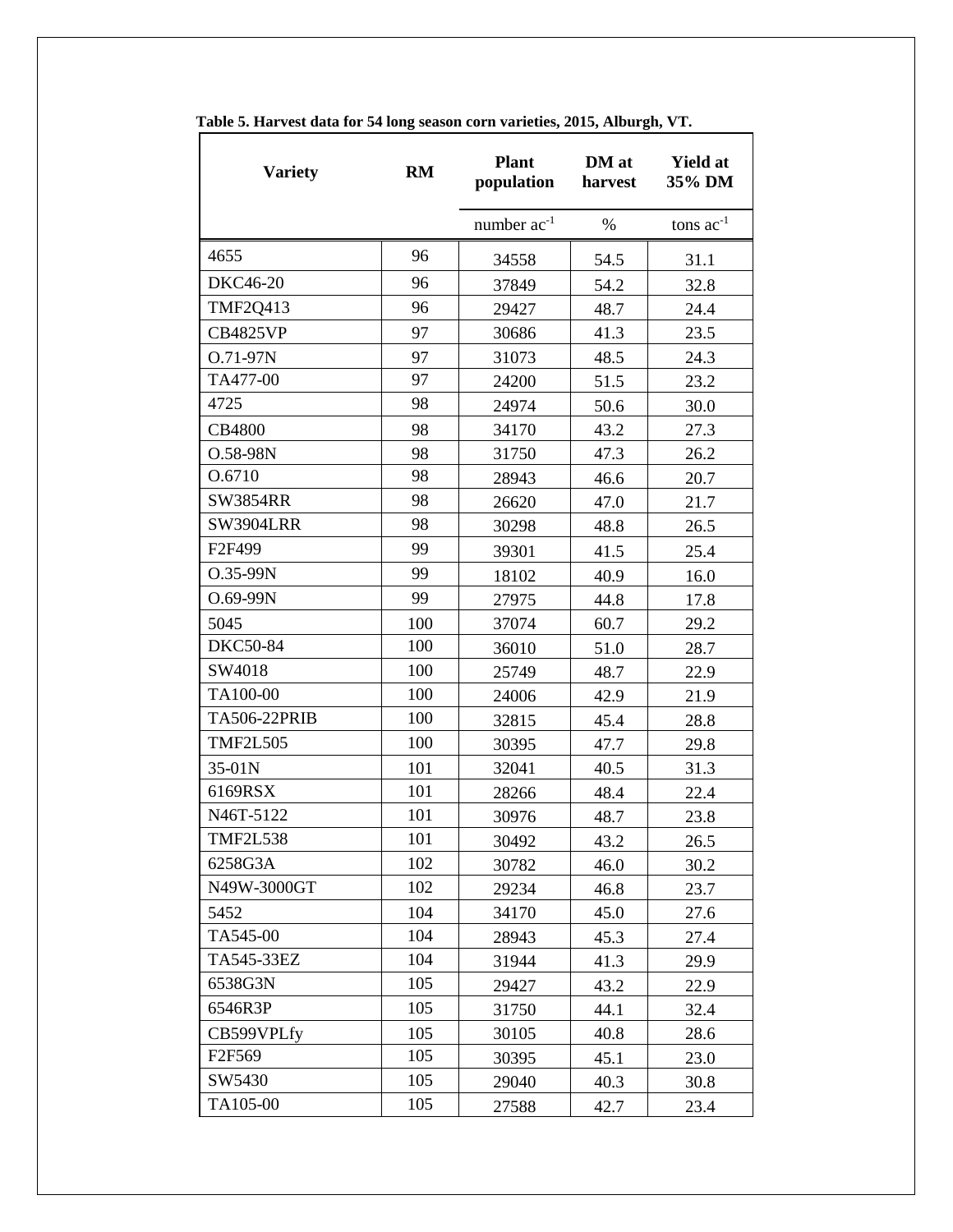| TA550-00ND         | 105 | 25458 | 42.4 | 29.1 |
|--------------------|-----|-------|------|------|
| <b>TMF2A637</b>    | 105 | 32041 | 39.6 | 29.7 |
| SW5554GT           | 106 | 26426 | 40.8 | 21.2 |
| TA566-00           | 106 | 27104 | 39.3 | 19.8 |
| TA566-31           | 106 | 32331 | 40.2 | 28.1 |
| <b>DKC57-92</b>    | 107 | 37946 | 58.3 | 31.8 |
| N59B-3111A         | 107 | 30686 | 40.6 | 30.4 |
| N61P-3000GT        | 107 | 23723 | 38.0 | 19.2 |
| TA108-00           | 108 | 27104 | 40.0 | 29.4 |
| TA583-00           | 108 | 31170 | 49.1 | 30.4 |
| TA583-28           | 108 | 29524 | 40.6 | 22.0 |
| F2F627             | 109 | 31460 | 43.6 | 23.6 |
| N66V-3000GT        | 110 | 30008 | 42.6 | 30.5 |
| SW6620             | 110 | 30395 | 47.7 | 33.2 |
| <b>TMF2H699</b>    | 110 | 29330 | 45.2 | 35.7 |
| <b>DKC61-88</b>    | 111 | 36687 | 48.5 | 36.6 |
| <b>TMF2H706</b>    | 111 | 30879 | 42.6 | 31.0 |
| <b>TMF2R737</b>    | 112 | 31170 | 46.4 | 34.2 |
| LSD ( $p = 0.10$ ) |     | 5142  | 5.46 | 7.19 |
| <b>Trial Mean</b>  |     | 30270 | 45.4 | 26.9 |

The average dry matter at harvest was lower than optimum and likely due to some varieties being impacted by leaf blight. In addition, ideal dry down conditions in the fall lead to crops maturing faster than anticipated. The average yield at 35% dry matter was 26.9 tons ac<sup>-1</sup> (Figure 1). Yields ranged from 16.0 by variety 'O.35-99N' to 36.6 tons ac-1 by variety 'DKC61-88'. Other high yielding varieties included 'TMF2H699' (35.7 t ac<sup>-1</sup>), 'TMF2R737' (34.2 t ac<sup>-1</sup>), 'SW6620' (33.2 t ac<sup>-1</sup>), and 'DKC46-20'  $(32.8 \text{ t ac}^{-1})$ . Overall, 33 of the varieties produced yields over 25 t ac<sup>-1</sup> with 15 of those producing over 30 t ac<sup>-1</sup>. It is interesting to note that, of the 19 varieties that produced statistically similar yields to the top performer, 4 of them had relative maturities of 100 days or less.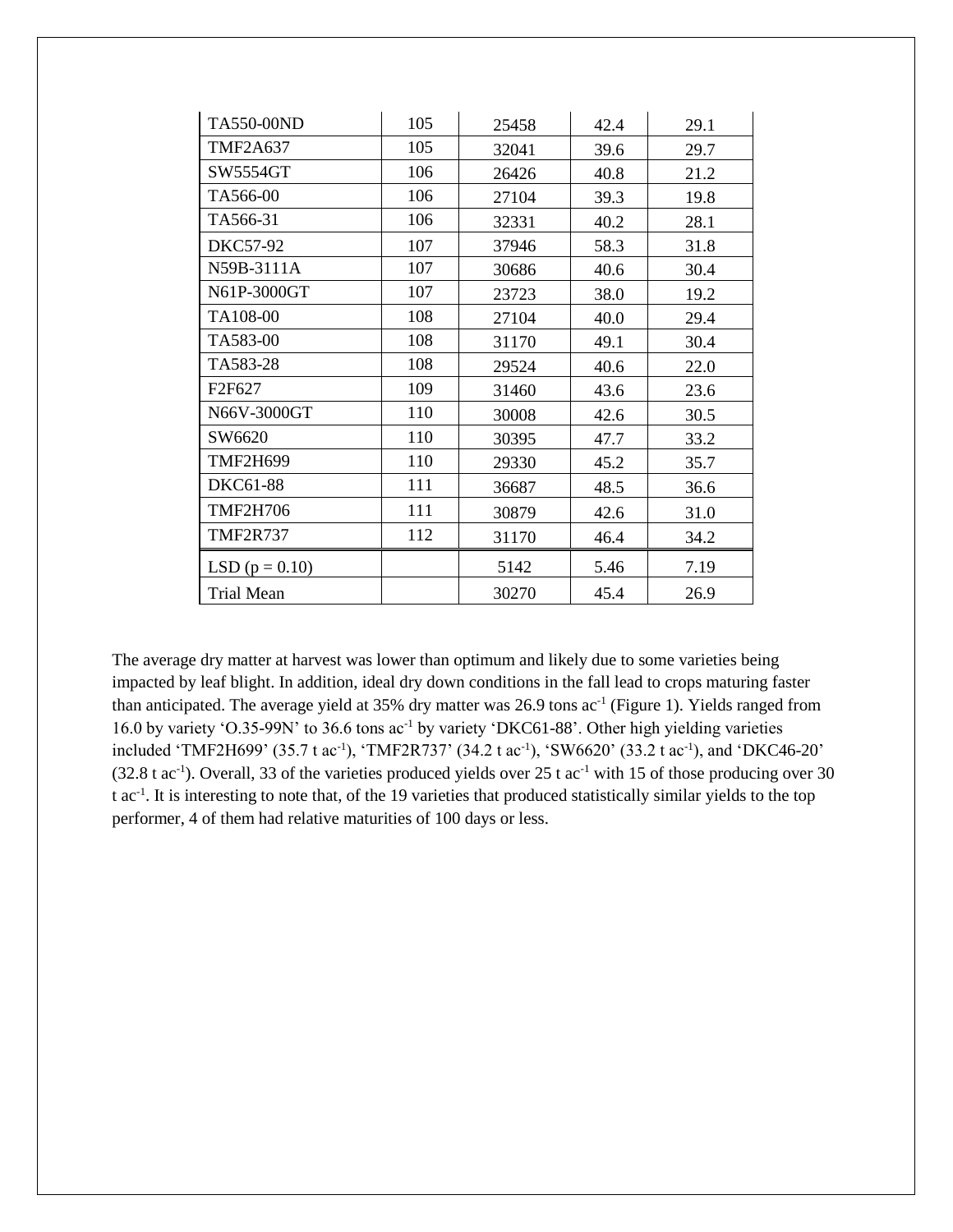

#### **Figure 1. Yield at 35% DM of 54 long season varieties, 2015.**

Varieties with an asterisk (\*) above them did not differ significantly from the mean which is indicated by the red line.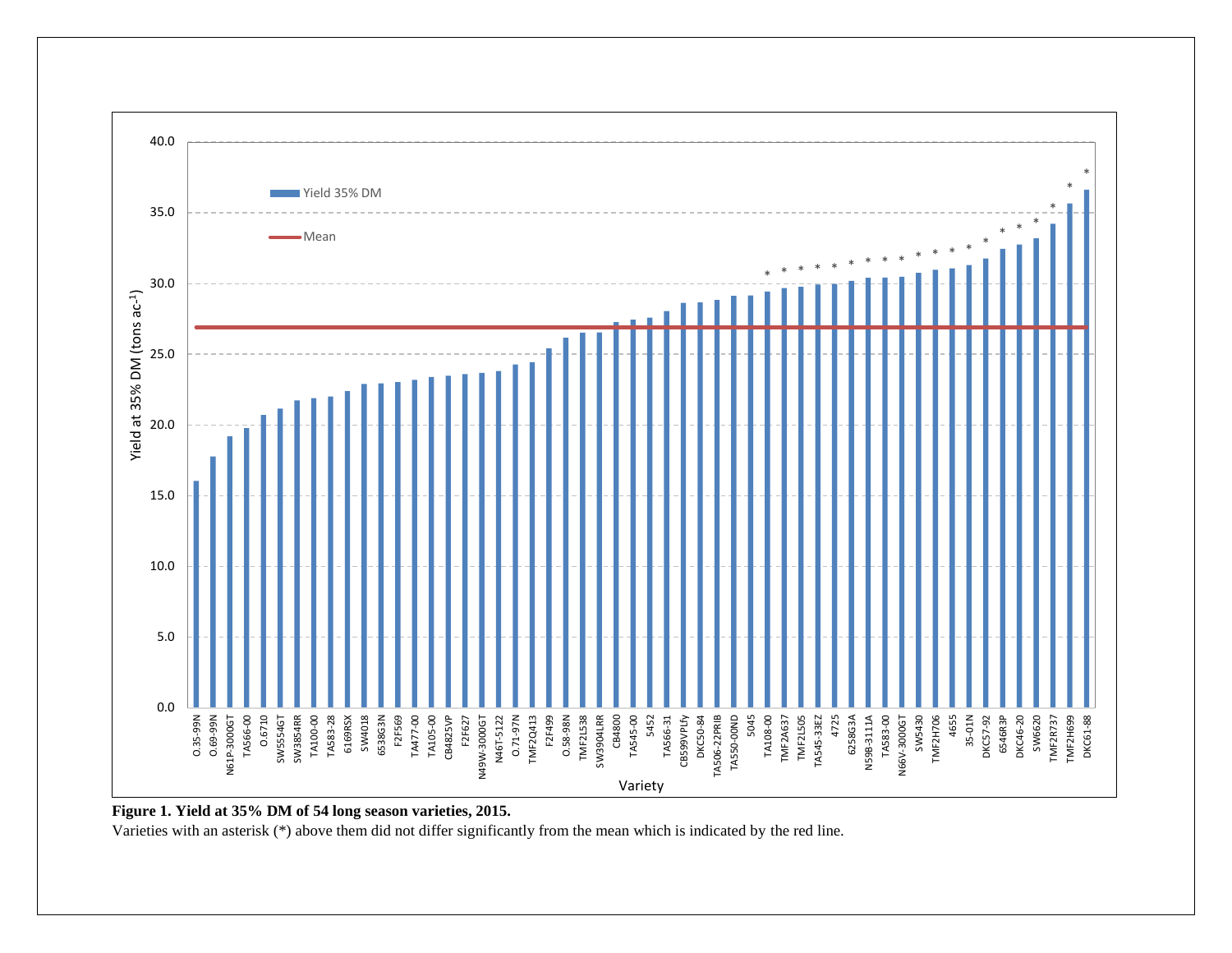Forage quality characteristics varied significantly by variety (Table 6). Crude protein ranged from 5.01 to 9.10% with the trial average being 6.50%. Protein was highest in the TA Seeds variety 'TA566-00' (9.10%), though did not statistically differ from eight other varieties. The Seedway variety 'SW5554GT' had the lowest ADF (20.0%) and NDF (37.7%), though not statistically different than twenty and twentyfour other varieties respectively. Digestible NDF (NDFD), or the amount of NDF that is digestible in a 30-hour period, varied significantly by variety, and averaged 44.7% of NDF. The top performer in NDFD was the Brownseed Genetics variety 'CB599VPLFY' (50.4%), though this was not statistically greater than seven other varieties. The NDFD ranged from 41.4% (varieties DKC57-92 and DKC50-84) to 50.4%.

| <b>Variety</b>      | Forage quality characteristics |                     |              |                      |                     |                 | <b>Milk</b> |            |
|---------------------|--------------------------------|---------------------|--------------|----------------------|---------------------|-----------------|-------------|------------|
|                     | CP                             | <b>ADF</b>          | <b>NDF</b>   | <b>NDFD</b>          | <b>TDN</b>          | NE <sub>L</sub> | $ton-1$     | $ac^{-1}$  |
|                     | % of<br><b>DM</b>              | $%$ of<br><b>DM</b> | $%$ of<br>DM | $%$ of<br><b>NDF</b> | $%$ of<br><b>DM</b> | Mcal $1b^{-1}$  | <b>lbs</b>  | <b>lbs</b> |
| 4655                | 6.50                           | 22.6                | 44.7         | 44.7                 | 63.1                | 0.64            | 2778        | 30098      |
| <b>DKC46-20</b>     | 6.51                           | 21.5                | 41.6         | 43.5                 | 62.9                | 0.63            | 2757        | 31712      |
| <b>TMF2Q413</b>     | 6.89                           | 22.2                | 43.3         | 46.7                 | 64.5                | 0.65            | 2868        | 24532      |
| <b>CB4825VP</b>     | 6.69                           | 21.5                | 39.7         | 48.2                 | 68.6                | 0.69            | 3172        | 26091      |
| O.71-97N            | 6.08                           | 20.0                | 40.3         | 47.0                 | 66.8                | 0.67            | 3040        | 26031      |
| TA477-00            | 7.54                           | 21.6                | 41.3         | 48.1                 | 66.4                | 0.67            | 3003        | 23836      |
| 4725                | 7.19                           | 22.8                | 44.8         | 44.7                 | 63.1                | 0.64            | 2778        | 29456      |
| <b>CB4800</b>       | 6.23                           | 20.7                | 38.3         | 48.1                 | 69.4                | 0.70            | 3234        | 31843      |
| O.58-98N            | 5.95                           | 21.7                | 41.1         | 48.0                 | 68.3                | 0.69            | 3153        | 28873      |
| O.6710              | 7.23                           | 20.4                | 39.5         | 48.5                 | 68.1                | 0.69            | 3129        | 22689      |
| <b>SW3854RR</b>     | 7.57                           | 22.1                | 40.7         | 48.2                 | 66.9                | 0.67            | 3036        | 23091      |
| <b>SW3904LRR</b>    | 7.63                           | 23.2                | 42.4         | 48.2                 | 67.5                | 0.68            | 3094        | 28494      |
| F2F499              | 7.37                           | 21.8                | 43.9         | 45.1                 | 62.7                | 0.63            | 2739        | 24322      |
| O.35-99N            | 7.30                           | 22.7                | 46.0         | 47.6                 | 63.4                | 0.63            | 2780        | 15521      |
| O.69-99N            | 7.67                           | 23.5                | 42.6         | 47.8                 | 66.6                | 0.67            | 3026        | 18822      |
| 5045                | 5.88                           | 25.2                | 49.8         | 43.3                 | 59.1                | 0.59            | 2502        | 25509      |
| <b>DKC50-84</b>     | 6.88                           | 22.8                | 45.4         | 43.1                 | 61.3                | 0.62            | 2651        | 26541      |
| SW4018              | 7.13                           | 23.1                | 42.8         | 47.3                 | 66.1                | 0.67            | 2990        | 23956      |
| TA100-00            | 6.74                           | 23.6                | 43.7         | 46.4                 | 65.0                | 0.65            | 2909        | 22136      |
| <b>TA506-22PRIB</b> | 7.50                           | 22.0                | 41.9         | 47.5                 | 66.7                | 0.67            | 3030        | 30578      |
| <b>TMF2L505</b>     | 7.25                           | 24.3                | 44.3         | 47.3                 | 64.5                | 0.65            | 2867        | 29969      |
| 35-01N              | 5.07                           | 26.6                | 47.5         | 47.4                 | 64.3                | 0.65            | 2867        | 31477      |
| 6169RSX             | 7.65                           | 22.0                | 40.8         | 47.8                 | 67.0                | 0.67            | 3051        | 23907      |
| N46T-5122           | 7.17                           | 20.5                | 38.2         | 47.0                 | 68.3                | 0.69            | 3149        | 26258      |

#### **Table 6. Forage quality data for 54 long season corn varieties, 2015, Alburgh, VT.**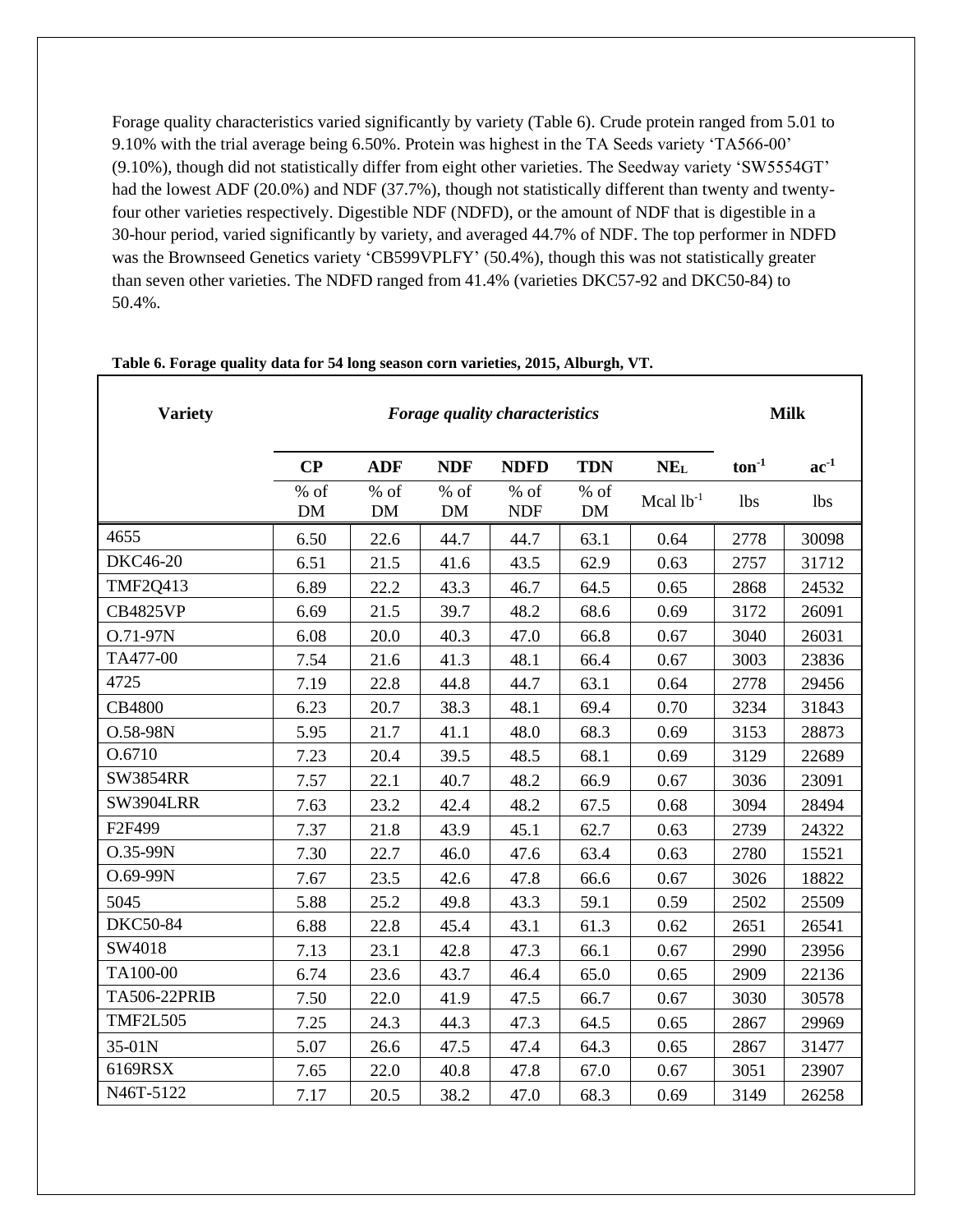| <b>TMF2L538</b>   | 6.64 | 24.5 | 44.7    | 48.2 | 65.8 | 0.66 | 2967 | 27571 |
|-------------------|------|------|---------|------|------|------|------|-------|
| 6258G3A           | 7.63 | 22.7 | $41.0*$ | 48.1 | 67.4 | 0.68 | 3081 | 32590 |
| N49W-3000GT       | 7.42 | 20.6 | 38.9    | 47.5 | 68.1 | 0.69 | 3133 | 25908 |
| 5452              | 7.00 | 21.4 | 40.6    | 45.8 | 67.2 | 0.68 | 3079 | 29732 |
| TA545-00          | 7.39 | 23.0 | 39.7    | 48.6 | 68.9 | 0.70 | 3189 | 30471 |
| TA545-33EZ        | 7.34 | 22.2 | 39.7    | 49.8 | 69.0 | 0.69 | 3187 | 33415 |
| 6538G3N           | 7.32 | 23.0 | 39.5    | 49.7 | 70.3 | 0.71 | 3293 | 26451 |
| 6546R3P           | 7.43 | 23.1 | 41.7    | 48.5 | 67.9 | 0.68 | 3120 | 35469 |
| CB599VPLfy        | 6.28 | 21.9 | 39.1    | 50.4 | 70.6 | 0.71 | 3311 | 33414 |
| F2F569            | 8.78 | 20.1 | 38.8    | 47.0 | 65.5 | 0.66 | 2924 | 23301 |
| SW5430            | 7.59 | 23.9 | 43.1    | 49.4 | 67.7 | 0.68 | 3103 | 33380 |
| TA105-00          | 7.14 | 23.3 | 42.1    | 47.3 | 66.7 | 0.67 | 3035 | 24822 |
| TA550-00ND        | 8.01 | 22.7 | 39.7    | 49.5 | 69.6 | 0.70 | 3241 | 32882 |
| <b>TMF2A637</b>   | 8.71 | 22.6 | 41.1    | 49.1 | 67.3 | 0.67 | 3061 | 31811 |
| SW5554GT          | 7.97 | 20.0 | 37.7    | 48.0 | 67.5 | 0.68 | 3070 | 22635 |
| TA566-00          | 9.10 | 20.4 | 38.7    | 47.9 | 66.5 | 0.67 | 3001 | 20877 |
| TA566-31          | 7.92 | 21.7 | 39.8    | 48.0 | 67.1 | 0.67 | 3049 | 29858 |
| <b>DKC57-92</b>   | 6.03 | 26.0 | 51.8    | 41.4 | 56.6 | 0.57 | 2332 | 25935 |
| N59B-3111A        | 7.32 | 21.9 | 39.7    | 48.3 | 67.8 | 0.68 | 3105 | 32965 |
| N61P-3000GT       | 7.39 | 22.6 | 40.8    | 49.0 | 66.1 | 0.66 | 2969 | 20179 |
| TA108-00          | 8.14 | 22.8 | 42.2    | 47.1 | 65.9 | 0.66 | 2974 | 30330 |
| TA583-00          | 7.09 | 21.4 | 41.4    | 48.7 | 65.1 | 0.65 | 2888 | 30826 |
| TA583-28          | 6.95 | 25.2 | 44.8    | 48.3 | 66.0 | 0.66 | 2980 | 23188 |
| F2F627            | 7.14 | 25.6 | 48.2    | 47.1 | 61.4 | 0.61 | 2634 | 21714 |
| N66V-3000GT       | 7.21 | 24.1 | 41.5    | 48.1 | 67.2 | 0.68 | 3069 | 32807 |
| SW6620            | 7.98 | 21.9 | 40.1    | 48.9 | 67.0 | 0.67 | 3036 | 35292 |
| <b>TMF2H699</b>   | 7.10 | 22.4 | 43.2    | 48.3 | 65.3 | 0.65 | 2915 | 36123 |
| DKC61-88          | 6.65 | 22.5 | 42.8    | 45.4 | 64.9 | 0.66 | 2909 | 37207 |
| <b>TMF2H706</b>   | 7.86 | 25.5 | 46.6    | 46.5 | 61.9 | 0.62 | 2673 | 28817 |
| <b>TMF2R737</b>   | 7.11 | 23.8 | 43.7    | 48.0 | 65.1 | 0.65 | 2902 | 34866 |
| LSD $(p=.10)$     | 1.25 | 2.06 | 3.73    | 1.72 | 2.76 | 0.03 | 199  | 7432  |
| <b>Trial Mean</b> | 6.50 | 22.6 | 44.7    | 44.7 | 63.1 | 0.64 | 2978 | 30098 |

Milk per ton and milk per acre can indicate the yield and quality of corn silage varieties (Figure 2). Milk per ton, an indicator of corn silage quality, was significantly highest in the Brownseed Genetics variety 'CB599VPLfy' (3311 lbs. per ton); this was not statistically different from 11 other varieties. Milk per ton ranged from 2502 to 3311 lbs.  $t^{-1}$  with an average of 2978 lbs.  $t^{-1}$ . Milk per acre, which takes into consideration the dry matter yield of each variety, was statistically different by variety. The average milk per acre was 27,974 lbs. ac<sup>-1</sup>. The DEKALB variety 'DKC61-88' had the highest lbs. per acre at 37,207. Other top performing varieties include: TMF2H699 (36,123 lbs. ac<sup>-1</sup>), 6546R3P (35,469 lbs.  $ac^{-1}$ ), SW6620 (35,292 lbs.  $ac^{-1}$ ) and TMF2R737 (34,866 lbs.  $ac^{-1}$ ).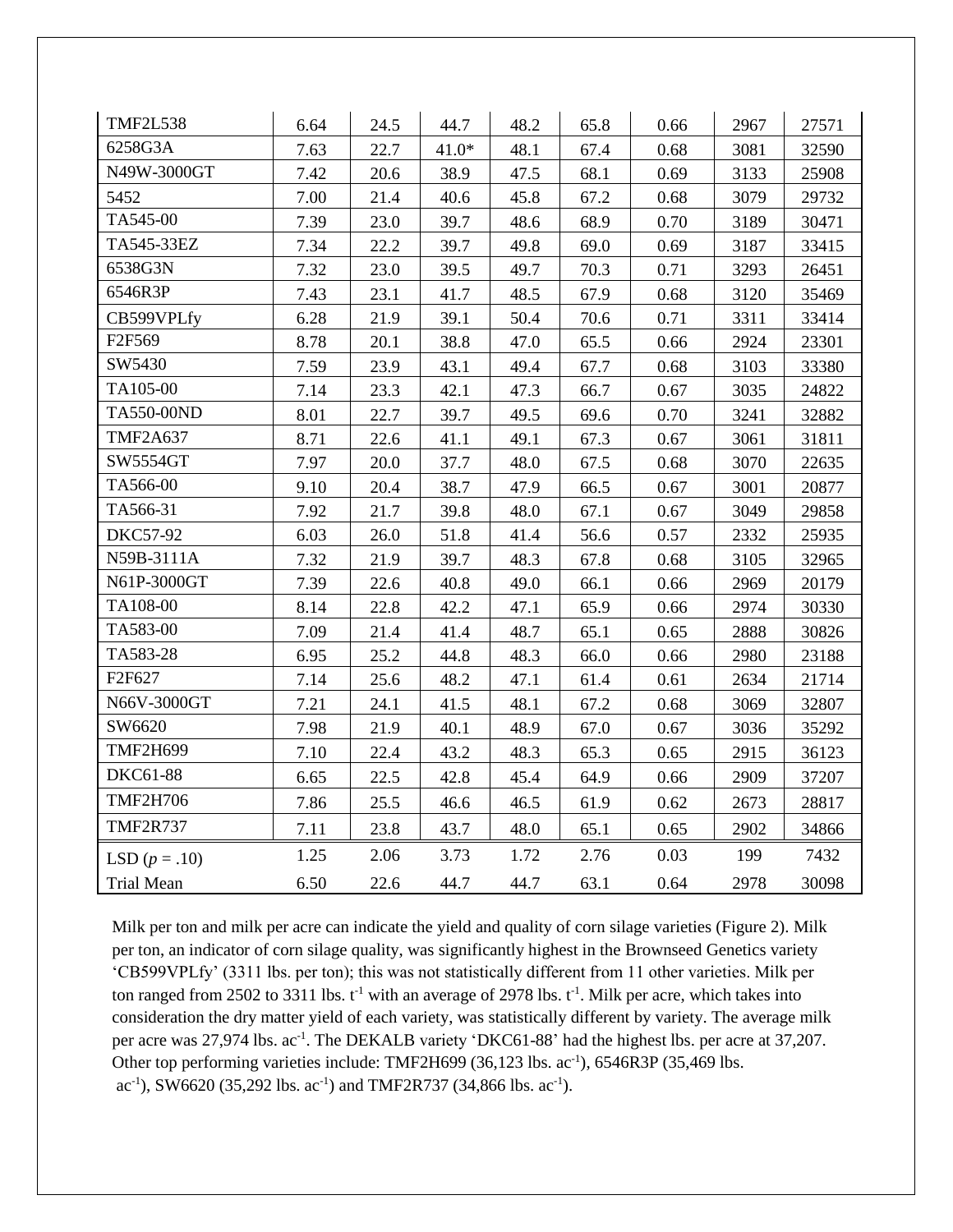

**Figure 2. Milk production of 54 long season corn varieties, Alburgh, VT, 2015. Shows relationship between milk per ton and milk per acre. Dotted lines represent the mean milk per ton and milk per acre for the trial.**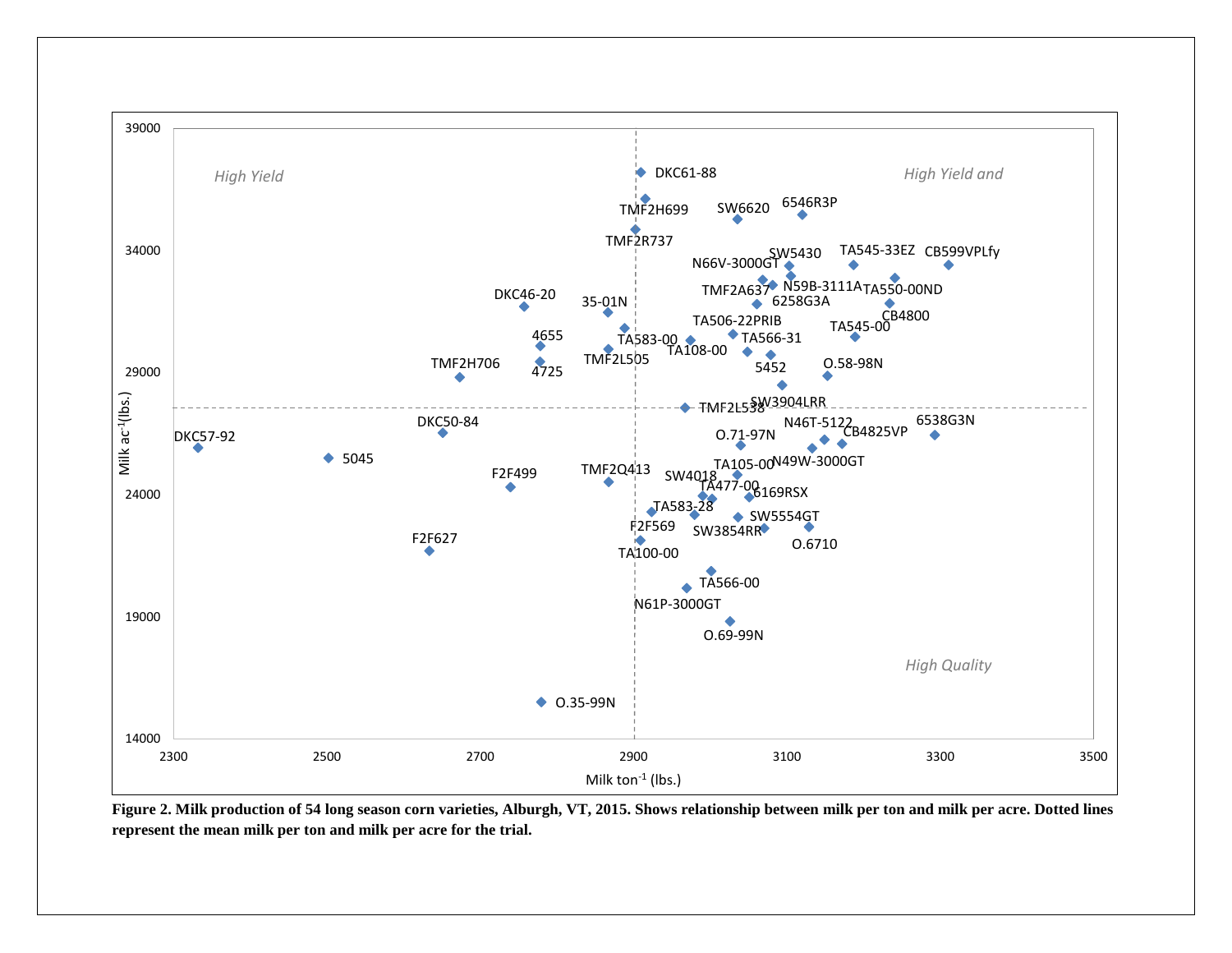## **DISCUSSION**

Favorable spring weather allowed for early corn planting in the first week of May. Excessive rain and cool weather in June slowed corn development but ideal conditions during the remainder of the season led to record yields for many farmers. The average yield and dry matter for this year's long season corn variety trial was 1.3 tons higher respectively than in 2014 (25.6 tons ac<sup>-1</sup> at 35% dry matter and 45.4%). The fact that all of the varieties reached maturity, or surpassed the target dry matter of 35%, by the beginning of October in Northern Vermont, and produced yields over 25 and 30 tons ac<sup>-1</sup> indicates that varieties with maturities ranging from 96-112 days, can reach maturity and produce high yields and quality feed. Table 7 below summarizes the top twelve performing varieties this year in yield and quality. It is important to remember that these data only represent one season in which we had very favorable weather. Had the weather been unfavorable in the spring delaying planting or slowing establishment, or in the fall delaying harvest, the outcomes may have been different. Consult additional research before making varietal selections or other agronomic decisions.

| <b>Variety</b>  | <b>Harvest</b><br><i>characteristics</i> |                           | <b>Forage quality characteristics</b> |                     |                   |                      |              |                   | <b>Milk</b> |            |
|-----------------|------------------------------------------|---------------------------|---------------------------------------|---------------------|-------------------|----------------------|--------------|-------------------|-------------|------------|
|                 | <b>DM</b>                                | <b>Yield at</b><br>35% DM | $\bf CP$                              | ADF                 | <b>NDF</b>        | <b>NDFD</b>          | <b>TDN</b>   | $NE_{L}$          | $ton-1$     | $ac^{-1}$  |
|                 | $\%$                                     | tons $ac^{-1}$            | $%$ of<br>DM                          | $%$ of<br><b>DM</b> | % of<br><b>DM</b> | $%$ of<br><b>NDF</b> | $%$ of<br>DM | Mcal<br>$1b^{-1}$ | <b>lbs</b>  | <b>lbs</b> |
| CB599VPLfy      | 40.8                                     | 28.6                      | 6.28                                  | 21.9                | 39.1              | 50.4                 | 70.6         | 0.71              | 3311        | 33414      |
| TA545-33EZ      | 41.3                                     | 29.9                      | 7.34                                  | 22.2                | 39.7              | 49.8                 | 69.0         | 0.69              | 3187        | 33415      |
| TA550-00ND      | 42.4                                     | 29.1                      | 8.01                                  | 22.7                | 39.7              | 49.5                 | 69.6         | 0.70              | 3241        | 32882      |
| <b>CB4800</b>   | 43.2                                     | 27.3                      | 6.23                                  | 20.7                | 38.3              | 48.1                 | 69.4         | 0.70              | 3234        | 31843      |
| SW6620          | 47.7                                     | 33.2                      | 7.98                                  | 21.9                | 40.1              | 48.9                 | 67.0         | 0.67              | 3036        | 35292      |
| 6546R3P         | 44.1                                     | 32.4                      | 7.43                                  | 23.1                | 41.7              | 48.5                 | 67.9         | 0.68              | 3120        | 35469      |
| <b>CB4825VP</b> | 41.3                                     | 23.5                      | 6.69                                  | 21.5                | 39.7              | 48.2                 | 68.6         | 0.69              | 3172        | 26091      |
| N49W-3000GT     | 46.8                                     | 23.7                      | 7.42                                  | 20.6                | 38.9              | 47.5                 | 68.1         | 0.69              | 3133        | 25908      |
| O.58-98N        | 47.3                                     | 26.2                      | 5.95                                  | 21.7                | 41.1              | 48.0                 | 68.3         | 0.69              | 3153        | 28873      |
| O.6710          | 46.6                                     | 20.7                      | 7.23                                  | 20.4                | 39.5              | 48.5                 | 68.1         | 0.69              | 3129        | 22689      |
| TA545-00        | 45.3                                     | 27.4                      | 7.39                                  | 23.0                | 39.7              | 48.6                 | 68.9         | 0.70              | 3189        | 30471      |
| <b>TMF2A637</b> | 39.6                                     | 29.7                      | 8.71                                  | 22.6                | 41.1              | 49.1                 | 67.3         | 0.67              | 3061        | 31811      |

#### **Table 7. Twelve varieties that were top performers in yield and quality indices.**